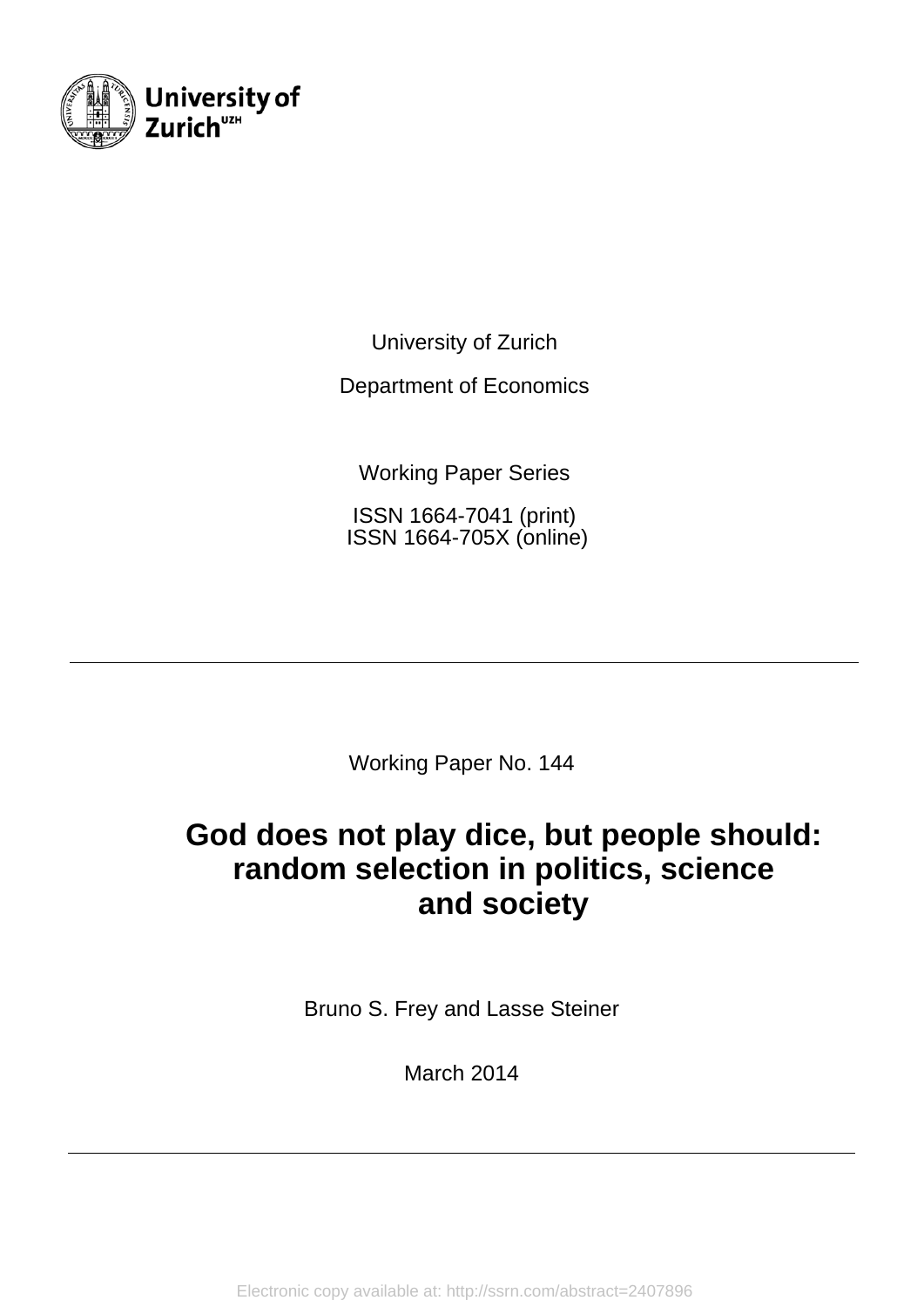## *GOD DOES NOT PLAY DICE, BUT PEOPLE SHOULD: RANDOM SELECTION IN POLITICS, SCIENCE AND SOCIETY*

by

Bruno S. Frey $<sup>1</sup>$ </sup> University of Zurich Zeppelin University CREMA – Center for Research in Economics, Management and the Arts, Switzerland

and

## Lasse Steiner<sup>2</sup> University of Zurich University of California at Berkeley

### *Abstract*

This paper discusses and proposes random selection as a component in decision-making in society. Random procedures have played a significant role in history, especially in classical Greece and the medieval city-states of Italy. We examine the important positive features of decisions by random mechanisms. Random processes allow representativeness with respect to individuals and groups. They significantly reduce opportunities to influence political decisions by means of bribery and corruption and decrease the large expenses associated with today's democratic election campaigns. Random mechanisms can be applied fruitfully to a wide range of fields, including politics, the judiciary, the economy, science and the cultural sector. However, it is important that random selection processes are embedded in appropriately designed institutions.

*Keywords:* Random selection, lot, democracy, representativeness, corruption

<sup>&</sup>lt;sup>1</sup> Professor (em.), University of Zurich, Konstanz and Warwick University, Professor, Zeppelin University, Friedrichshafen. He is also Research Director of CREMA. E-mail: bruno.frey@econ.uzh.ch

 $2$  Research Associate, University of Zurich, Switzerland; Visiting Scholar, School of Law, University of California at Berkeley, E-mail: lasse.steiner@berkeley.edu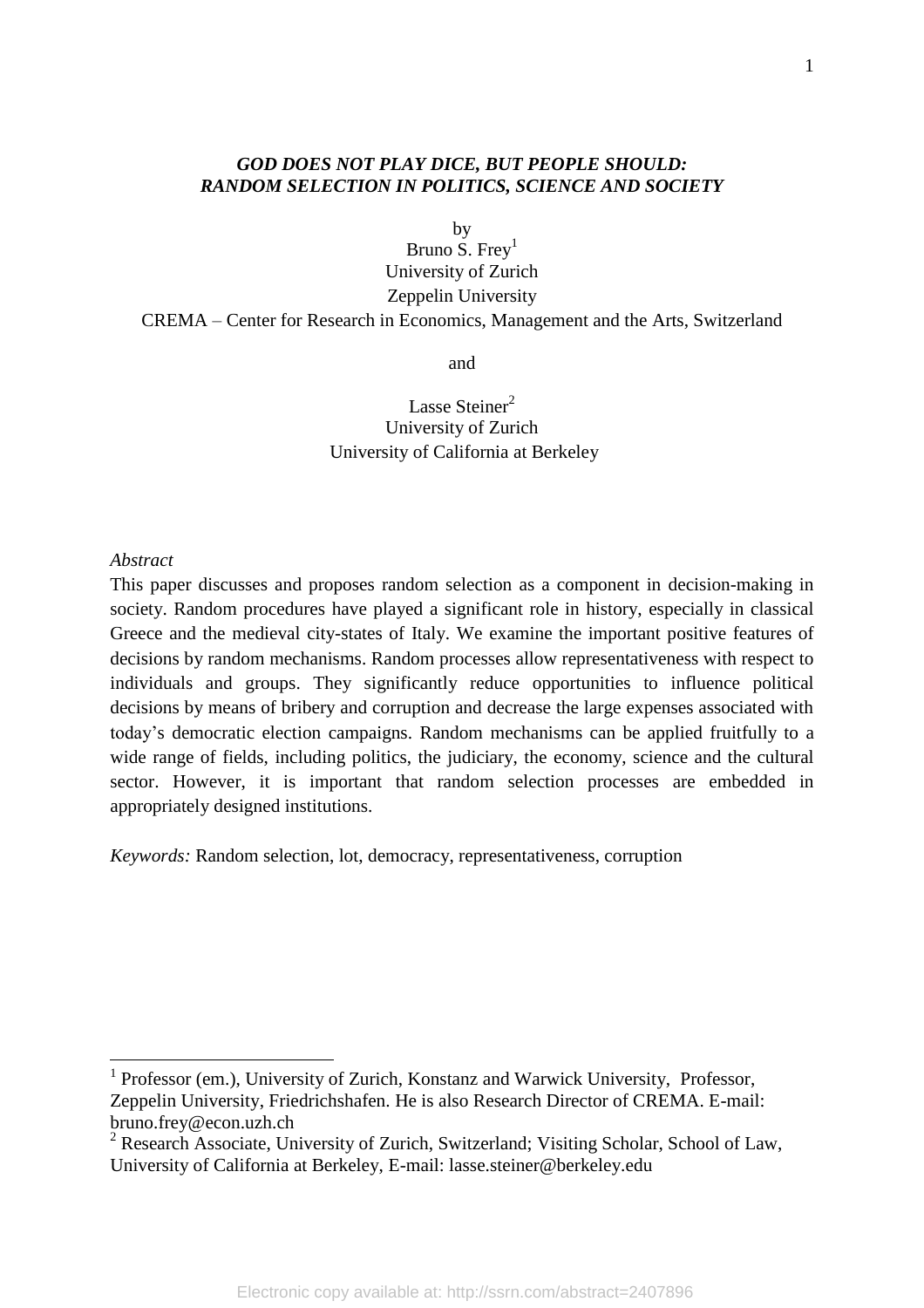## *GOD DOES NOT PLAY DICE, BUT PEOPLE SHOULD: RANDOM SELECTION IN POLITICS, SCIENCE AND SOCIETY*

## **I. Introduction**

Despite the huge range of decisions which face individuals, groups and societies, the range of decision methods which are employed is often restricted to a sparse handful of options. Frequently, market mechanisms and political processes are considered the only viable decision-making mechanisms in a society. However, restricting the set of decision mechanisms to market and state does not reflect all the approaches to reaching decisions which can be observed in reality. As a consequence, opportunities to find appropriate decision-making mechanisms for socially relevant questions are often wasted.

This article discusses a social selection process which is rarely used at present and which is often confronted by fierce resistance. Reaching decisions by using random procedures tends to be regarded as arbitrary and ill-founded. This notion also seems to be behind Einstein's quote, reproduced in our title: "God does not play dice". Under closer examination, though, random decision mechanisms reveal interesting characteristics which set them apart from other more frequently used procedures. There is no perfect social decision-making system. In this paper, the advantages and disadvantages of random selection are identified and compared with other decision-making mechanisms. We show that random selection is a reasonable solution in many areas of society and politics. Due to its positive properties, random selection emerges as a mechanism which should be considered and applied more often in future political and academic contexts.

We proceed in the following manner. The section immediately below discusses the most important positive and negative aspects of random selection mechanisms. The third section compares random selection to various other possible social decision making procedures, and the fourth section introduces several potential applications of random selection in politics, business, science, and the cultural sector. We discuss how representativeness of a population is reached, how the costs of decision making decrease, and how rent-seeking can be reduced. The last section offers a concluding evaluation of random selection as a social decisionmaking procedure.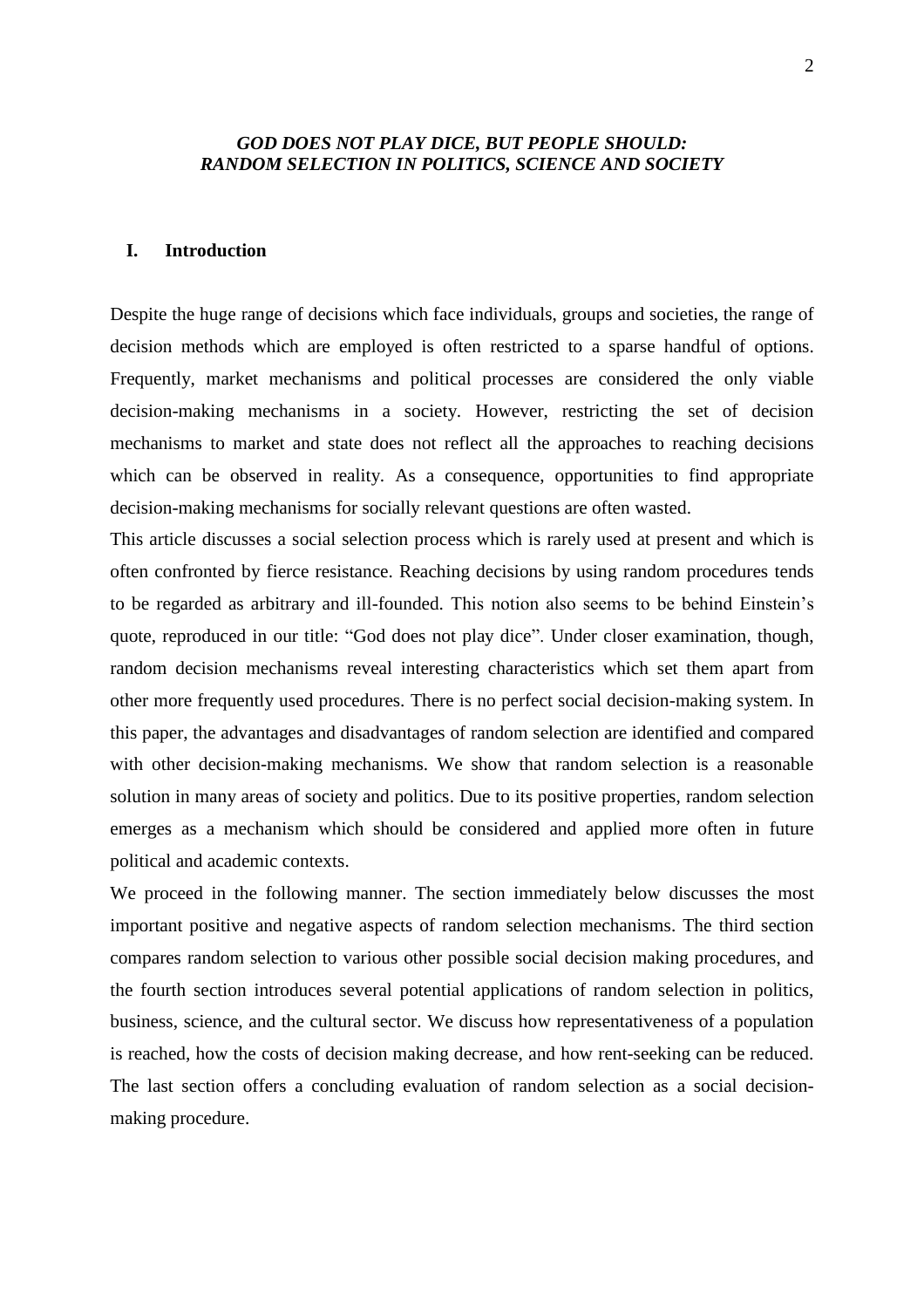## **II. Properties of Random Selections**

The term randomness is often associated with arbitrariness or even despotism in the political sphere. We understand randomness strictly as statistical probability; it has nothing to do with arbitrariness but, rather to the contrary, exhibits a strict mathematical regularity in a sufficiently large sample or over a sufficient number of iterations. In a random decision, human influence is deliberately suppressed. The result depends solely on mathematical coincidence. Randomness can be achieved in various ways, for instance, by drawing variegated balls from a ballot box or using computer programs. One popular example is the drawing of lottery numbers on TV, where numbered balls fall out of a transparent, mechanically moving cylinder or sphere and thus decide the lottery winners.

Random decisions have at least four important advantages over other decision-making procedures (see e.g. [Intriligator 1973;](#page-17-0) [Elster 1989;](#page-16-0) [Carson and Martin 1999;](#page-15-0) [McCormick](#page-17-1)  [2006;](#page-17-1) [Buchstein 2009a,](#page-15-1) [2010;](#page-15-2) [Zeitoun et al. 2014\)](#page-18-0):

(a) Random decisions produce a precise *representativeness* of the underlying population. Imagine an urn in which five red, three green and two white balls represent the population. When drawn randomly, each ball has the same probability of being selected. Consequently, the chance of drawing a red ball is 50 percent, of a green ball 30 percent and of a white ball 20 percent. In a single draw, of course, it can be the case that a white ball is drawn – a property which is only little represented in the population. The probability of this happening is exactly 20 percent, neither higher nor lower. If a larger number of balls are drawn in consecutive rounds, a red ball will be drawn in (close to) half of the cases. The method can be applied to achieve a representative sample from a population and is therefore used routinely in wellconducted surveys. For example, the Swiss census, which is held each decade, has been carried out since 2010 not by means of a survey of all inhabitants, but with a representative, random selection of about 5% of the population [\(BFS 2011\)](#page-15-3). Due to the smaller sample, the socio-demographic characteristics and economic conditions of the respondents can be captured in a more careful and more detailed manner. Random processes prevent systematic discrimination against a feature represented in the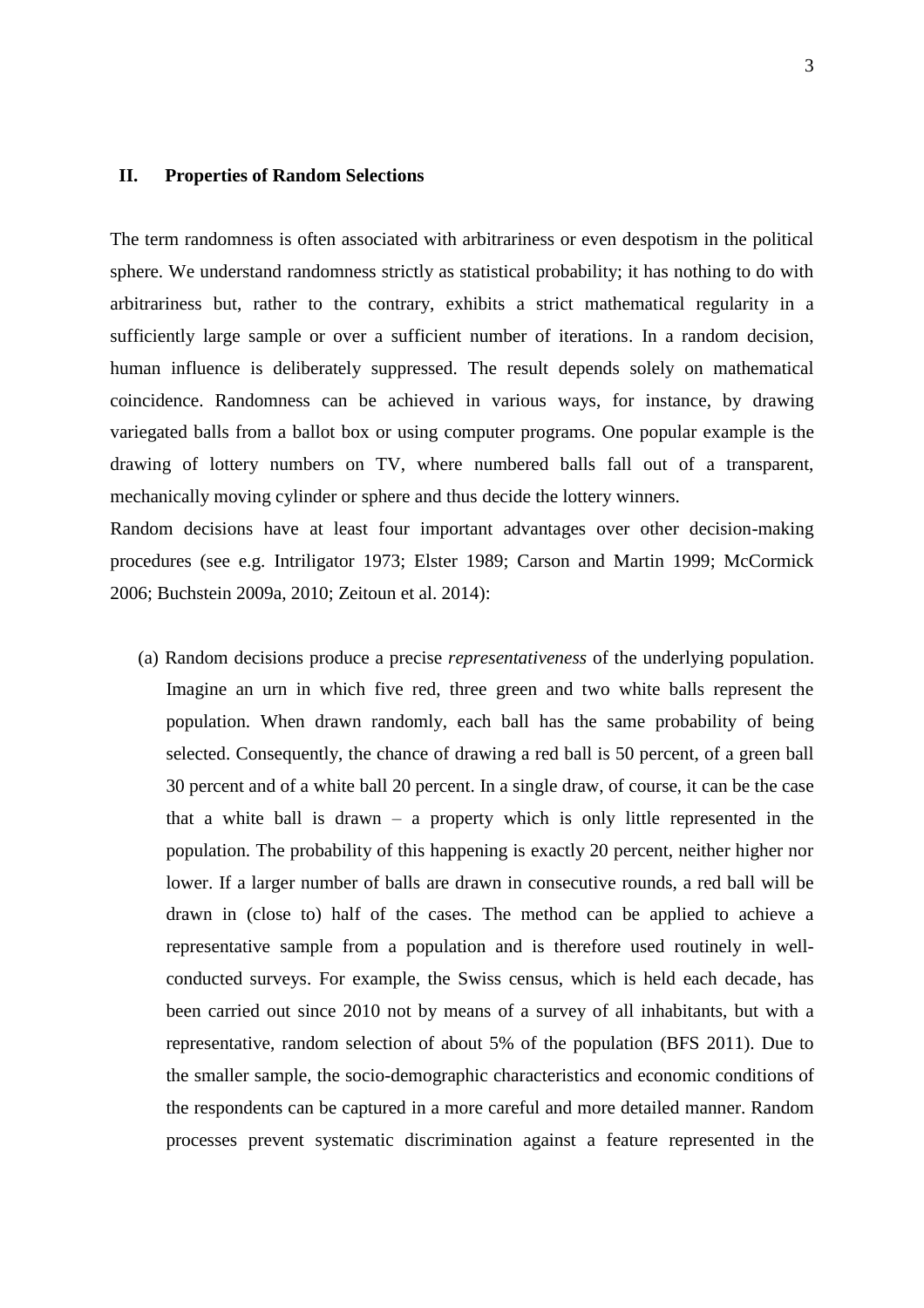underlying pool, such as race or gender. A group is represented according to its significance in a population. This offers a chance to groups that otherwise are not taken into account in the political process. Random selection meets egalitarian standards (see McCormick 2006, referring to Aristotle).

- (b) Properties, groups or views that were disregarded at the time of selection or that were deemed to be unimportant are automatically represented according to their importance in the population. In this respect, the random mechanism has a substantial advantage over the establishment of quotas. Quotas can only be set if the corresponding dimensions (such as gender or age) are considered relevant. Random selection enables *previously neglected aspects*, ideas and perspectives to find attention.
- (c) Random selection promotes the *stability* and continuity of representation, when the population is characterized by strongly contrasting groups. Each of them has a chance to be represented in the future, even if so far the counterparty was dominant. This aspect played an important role in classical Athens and in the Italian city-states of the Middle Ages, where prosperity was repeatedly threatened by political unrest and civil wars [\(Hansen 1991;](#page-16-1) [Duxbury 1999;](#page-16-2) [Stone 2009\)](#page-18-1).
- (d) The inherent *cost* of a decision process can be reduced. Direct process costs are, for example, connected with carrying out a census for the whole population instead of a subsample or the enormous cost of candidates' campaigns for political elections. In addition, random selection prevents an illegitimate influence on the decisions to be taken and so reduces indirect process cost. This is especially important in political decisions in which organized interest groups seek to influence the social outcome in their favor [\(see e.g.Hayek 1979\)](#page-16-3). Interest groups will spend fewer financial resources to influence policy, since a random process cannot be controlled by human intervention. Spending money trying to influence a random process would be wasted. In contrast, the result of other social decision-making processes such as democratic elections can be influenced by means of advertising and corruption.

Random decisions also have disadvantages against other decision-making procedures:

(a) Random procedures do not consider *desirable properties*; in particular, they do not differ between knowledgeable experts and poorly informed laypeople. Randomly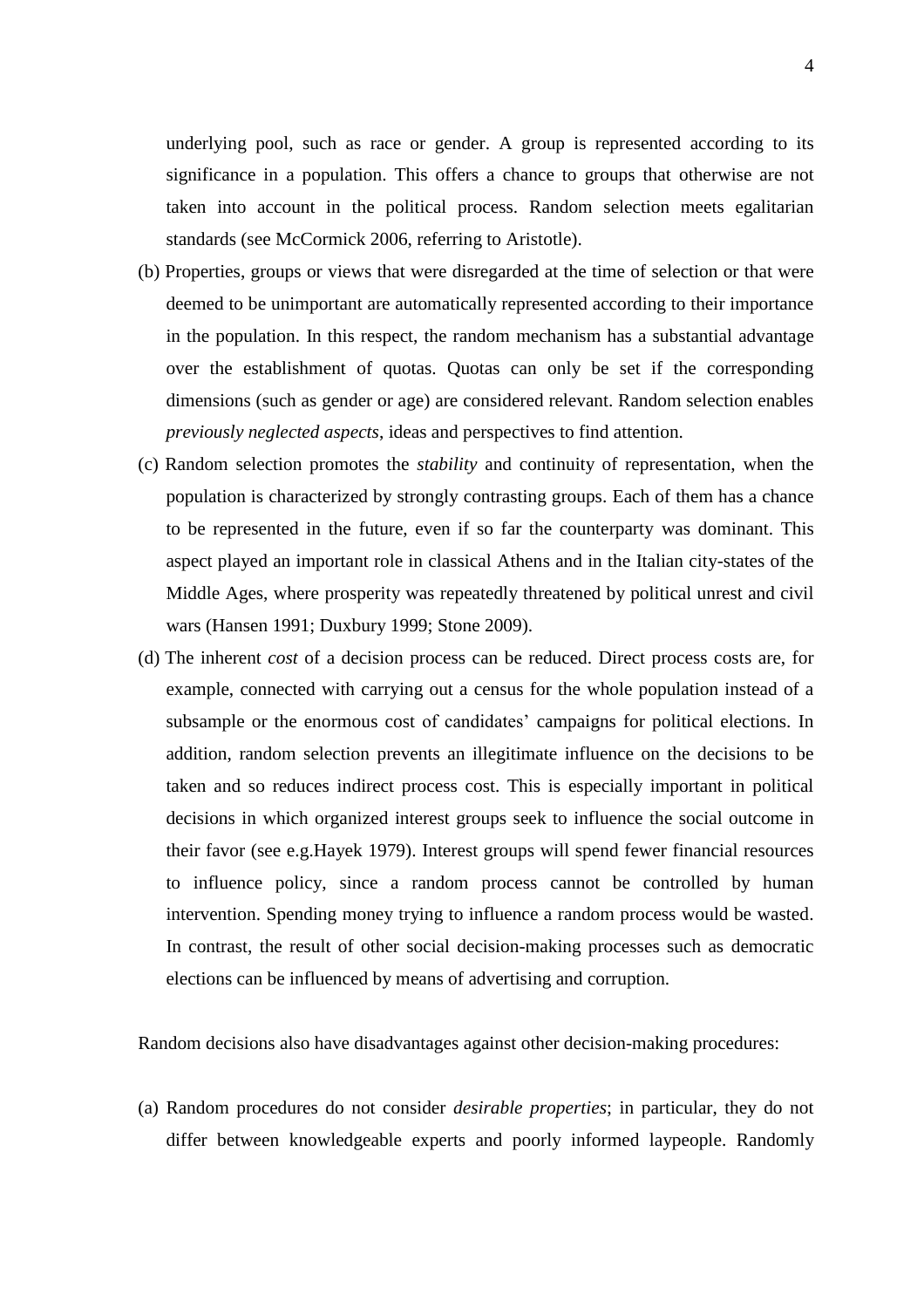selected individuals may find themselves unable to deal with a particular task. For this reason, the selection of individuals by a random process is usually supplemented by additional procedures. The population is restricted to those who are believed to be able to fulfill the tasks competently. For example, the random selection of the Coptic Pope is limited to a group of three people preselected by the church authorities.

- (b) A random method may affect the sense of *responsibility*, especially because those selected do not have to worry about re-election. It may negatively affect public officials' sense of accountability or their responsiveness. This problem can be mitigated by additional rules. The pool may be restricted to individuals who may be expected to take their tasks and duties seriously. In addition, it can be stipulated that elected individuals must justify their actions and are punished for illegal or illconsidered actions.
- (c) People may (wrongly) take decisions by a random mechanism to be "*irrational*" or "*arbitrary*" and therefore to be illegitimate. Empirical studies suggest indeed that the general population perceives random decisions to be poorer than decisions by public authorities, by simple voting processes or by the use of the price system [\(Frey and](#page-16-4)  [Pommerehne 1990\)](#page-16-4). The policies can therefore be difficult or impossible to implement. For this reason, random decisions cannot be used in all situations, but only where the population affected considers them to be acceptable and useful.

Random decision-making processes are often combined with other procedures [\(Silvano 1990;](#page-18-2) [Manin 1997\)](#page-17-2). The nomination of candidates may be made by lot or by randomly chosen nominators; in a second step, the magistrates may be selected from the pool of individuals nominated [\(see figure 1 in McCormick 2006\)](#page-17-1). A good example is the city-state of Venice from the 7th to 18th century (see also McCormick 2006, referring to Guicciardini and Machiavelli). The election of the Doge, who was elected for life, was crucial for this city. There was, however, always the risk that one of the powerful families would exert political pressure or bribery and so manage to occupy the position of the Doge at the expense of other families. The electoral system was therefore crafted as a mixture of decision by lot and a public, free, and carefully conducted discussion and resolution. All of the members of the Grand Council, who at some times numbered up to up to 1,800 in total, were eligible for the position of the Doge. One ball was deposited in an urn for each member. A ten-year-old boy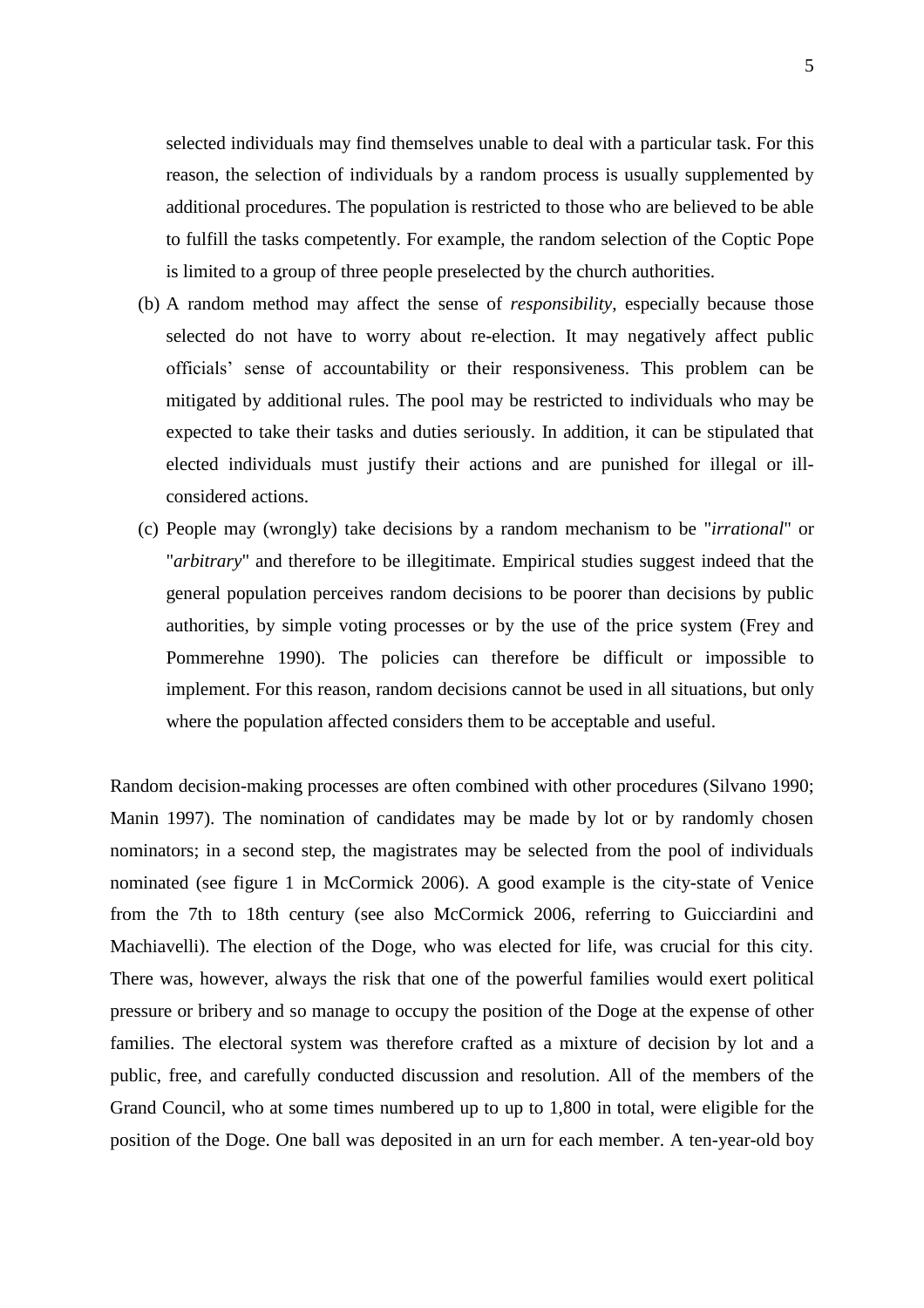(Ballottino) was chosen on St. Mark's Square. This Ballottino initially drew 30 balls to choose the electoral college. The selection procedure included several further rounds, in which voting and chance alternated.

Other Italian city states of the Middle Ages, such as Florence, used elements of a random selection process to determine their executive [\(Silvano 1990;](#page-18-2) [Dumler 2001\)](#page-15-4). Even today, the Coptic Pope is appointed through ballottinos. The bishops predetermine three candidates that form the pool. The choice between them is made by a boy who draws a name from an urn containing three balls [\(Boochs 2009\)](#page-15-5). This process is significantly different from the choice of the Western Pope, in which the choice is determined exclusively by simple voting of the Council of Cardinals.

The discussion reveals that random methods have great benefits, but can only be used in a limited set of situations and must be supplemented by other methods. This decision-making system should be given far more attention than is currently the case. New decision-making procedures should always be thoroughly tested to gain a clear understanding of their potentialities. As our discussion in the next section shows, other social decision-making systems similarly have both advantages and disadvantages: There is no perfect way to reach political decisions. Rather, the benefits and costs of different social decision-making mechanisms must be compared.

### **III. Traditional Social Decision-Making Systems**

Random decisions can be considered to be a specific way to reach decisions at the level of society. In order to understand their character, it is important to compare them to other social decision-making systems. Following Dahl and Lindblom [\(1953\)](#page-15-6) and Frey [\(1983\)](#page-16-5), the various systems can be classified according to the number of different components. We distinguish systems with two, three, or more components.

The *dual conception* compares the price system with one alternative method. The focus is on the contrast between free *markets* and central *planning*. This traditional and commonly used distinction is crude, but nevertheless often forms the basis of economic policy planning. It emphasizes the contrast between decentralized and centralized control of the economy and society. This dichotomy is too simple. For example, plans can be sanctioned by democratic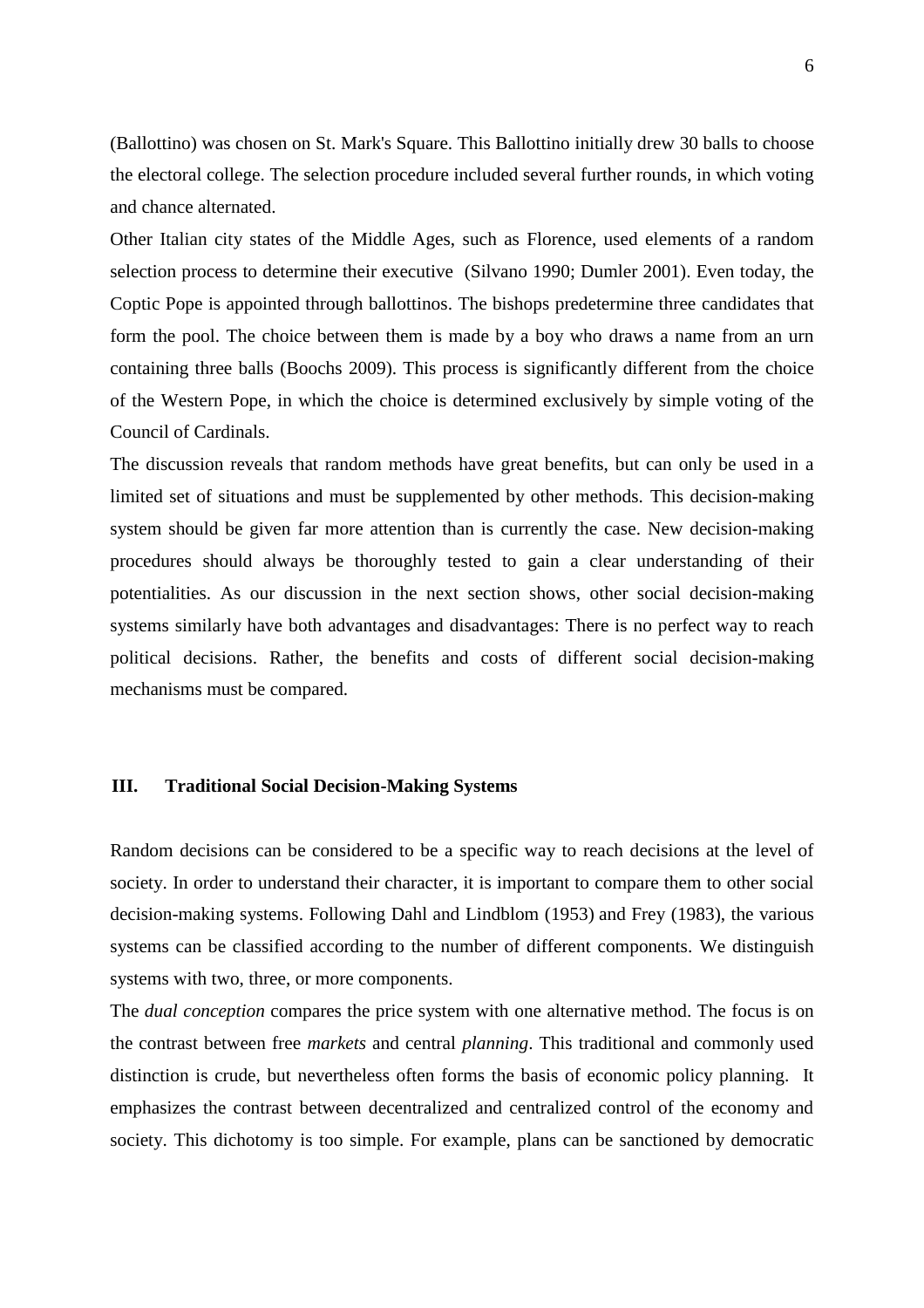decision. The market/plan duality obstructs the development of new concepts, especially when coupled with the capitalism/socialism duality. A planned economy is also possible with capitalist property structures, as was seen in the Third Reich, and socialism does not rule out market-based elements, as can be seen today in China.

A duality is often constructed between the *market* and *voting*. The market is considered to be "economic" while voting for social decisions to be "political". This comparison is more useful than the distinction between market and plan, because knowledge of the two decision mechanisms is more advanced. It is well known under which conditions the price system or direct referenda lead to an efficient allocation of resources and under which conditions markets and elections function less well, often referred to respectively as market failures and policy failures. The most important feature of a perfect market is the paradox that the selfinterest of the participants leads to the highest common welfare [\(Smith 1776\)](#page-18-3). The market even has a "civilizing" effect, because no one wants to do business with villains and fraudsters, according to Montesquieu [\(1749\)](#page-17-3), Condorcet [\(1795\)](#page-15-7) and Kant [\(1795\)](#page-17-4).

A less established view compares the processes of *exit* and *voice* [\(Hirschman 1970\)](#page-16-6). They describe the basic options available to individuals and groups, if the performance of an institution - a company, a private or public organization or a government - is considered lacking. In orthodox (i.e. neo-classical) economics, exit is the only possible reaction. For example, if the price of a company's commodity is higher than that of competitors, consumers turn to other suppliers, or when a government makes bad decisions, the inhabitants tend to emigrate. Political scientists focus mainly on opposition or protest (i.e. voice). The people in charge are induced to improve performance because otherwise they run the risk of losing their position. This reaction mechanism functions only under certain conditions. In an extreme dictatorship, for example, the ruler makes a big effort to suppress both exit and voice.

The classification of two social decision-making mechanisms is useful because it organizes the entire space of possibilities and point out differences. However, the dual view tends to induce the fallacy that if one mechanism fails, the other one is the only solution. As a consequence, the state is summoned too often if a market is not functioning optimally, without considering that the state may even perform worse.

*Exchange, love* and *threat* represent a *threefold* principle of organization [\(Boulding 1968\)](#page-15-8). In addition to the market building on the principle of *exchange*, the two other social decisionmaking procedures are based on entirely different mechanisms. *Love* is based on the principle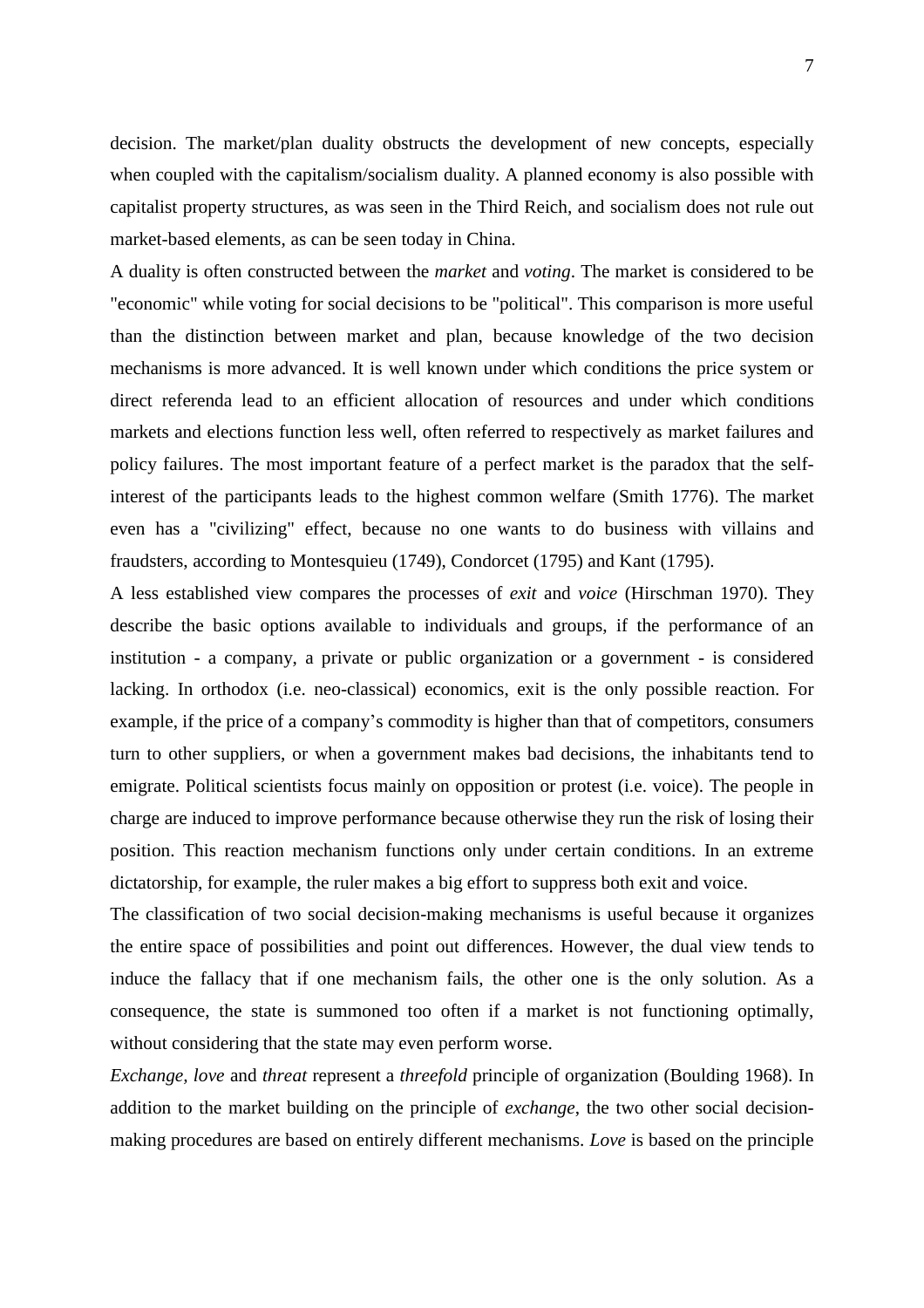that "it makes me happy, if I can do you any good." It plays an important role in small groups and in the family. Exchange and interaction as positive-sum game result in benefits for all. However, it cannot often be applied, and collapses easily when one agent seeks to gain an advantage at the expense of others. *Threat* is based on the principle that "if you do not do what I want, I will inflict damage on you." This method is widely used, for example in strikes and especially between nations. It can easily lead to a negative-sum game in which all parties lose.

*Market, democracy, hierarchy,* and *bargaining* distinguish social decision-making systems which are dominant under many conditions and which exhibit well-analyzed properties [\(Dahl](#page-15-6)  [and Lindblom 1953\)](#page-15-6). State actions are based primarily on decisions by means of democracy and hierarchy. In representative democracies, citizens can elect their representatives in parliament, and in semi-direct democracies, such as Switzerland, they can also determine decisions on factual issues. Democratic procedures are able to overcome some problems that occur with the use of the price mechanism. This is especially true for public goods whose use is open to all individuals, even if they have not paid for them, and external effects – positive or negative effects that are not reflected in prices [\(Olson 1965;](#page-17-5) [Olken 2010\)](#page-17-6). For all democratic procedures there is a risk of strategic voting; individuals cast a vote deviating from their true preferences in order to obtain benefits at the expense of others [\(e.g. Niemi](#page-17-7)  [1984\)](#page-17-7). This risk is particularly pronounced in systems with more than one vote, such as cumulative, positional, point, or approval voting [\(e.g. Merrill and Nagel 1987\)](#page-17-8).

Hierarchical decision-making systems are mainly found in bureaucratic organizations. They play an important role not only in the public sector, but also in large private enterprises. It is difficult to imagine how some decisions can be made in a different way in a modern society. Bureaucracy is based on a methodological consideration of a decision's pros and cons and has been regarded as particularly rational [\(Weber 1922\)](#page-18-4). Bureaucratic decisions have significant disadvantages, including a lack of efficiency, unnecessary expenses, slowness, inflexibility, and an inherent tendency to growth [\(Niskanen 1971;](#page-17-9) [Niskanen 2012\)](#page-17-10).

Negotiations play an important role in sectors of the economy and society characterized by positions of power. Examples include conflicts between unions and management, between oligopolistic suppliers, and especially between organized interest groups and the government or state administration [\(e.g. Ostrom 1998\)](#page-18-5). Producer interests are often more easily aligned and dominate the scattered interests of consumers and taxpayers.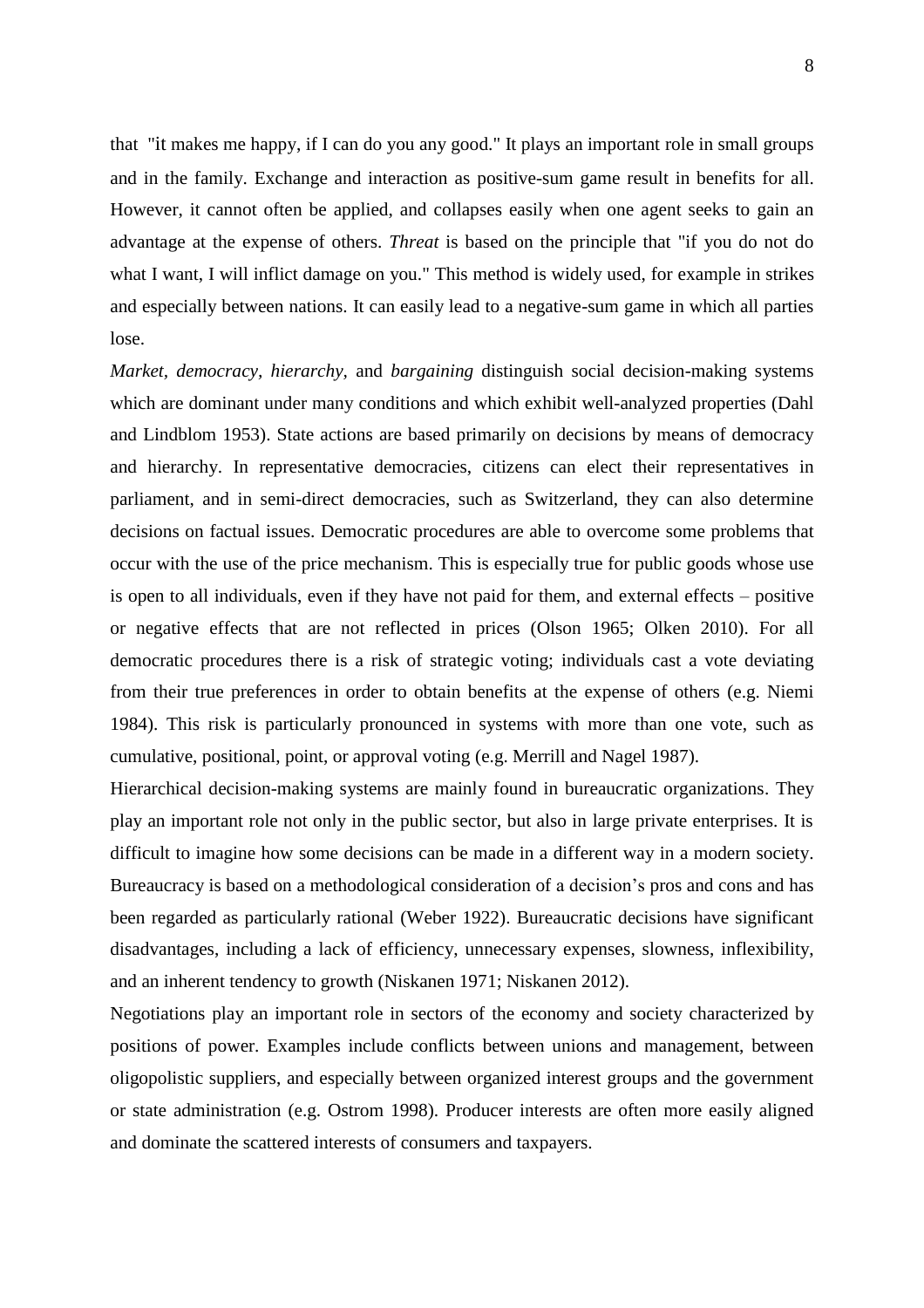In addition to the four social decision-making systems discussed above (see Dahl and Lindblom [\(1953\)](#page-15-6), more could be adduced. For instance, decisions according to tradition have been dominant in many societies [\(Frey and Pommerehne 1990\)](#page-16-4).

This paper argues that decisions by random mechanism is an additional social-decisionmaking system which can fruitfully be applied to corporate governance, politics, science and culture, as developed in the next section.

## **IV. Applications of random selection procedures**

#### **1. Representation of stakeholders in corporations**

One of the main problems of modern enterprises is the high-handed behavior of managers. Although they are employees, they have a distinct informational advantage over the representatives of shareholders (supervisory board or board of directors), and even more so over the shareholders as a whole. This dilemma is the object of principal-agency theory [\(Jensen and Meckling 1976\)](#page-17-11). It focuses on aligning the interests of managers to that of the company by linking their remuneration to company profits. This overlooks the fact that the managers have ample possibilities to set the terms of their contracts and even to influence the size of profits declared. They have a strong incentive to engage in such manipulation – which is reflected in the skyrocketing executive salaries.

In contrast, the interests of stakeholders are neglected unless they can protect themselves by contracts. Zeitoun et al. [\(2014\)](#page-18-0) propose a different construction. A second chamber for stakeholder representation should be established in addition to the existing representation of shareholders as a first chamber. The members of the second chamber are randomly chosen from the various stakeholder groups. These groups are defined by the fact that they cannot protect their firm-specific investments. In addition to employees, these groups include suppliers, customers and politicians as representatives of the public sector. Such a construction allows a representation of concerns that might otherwise be neglected. At the same time, the influence of vested and undesirable interests is curtailed. A random selection allows the introduction of ideas which would otherwise tend to be overlooked or marginalized by the existing decision-makers within the enterprise. Since the first chamber consists of shareholders' representatives, it would be desirable to incorporate other aspects than those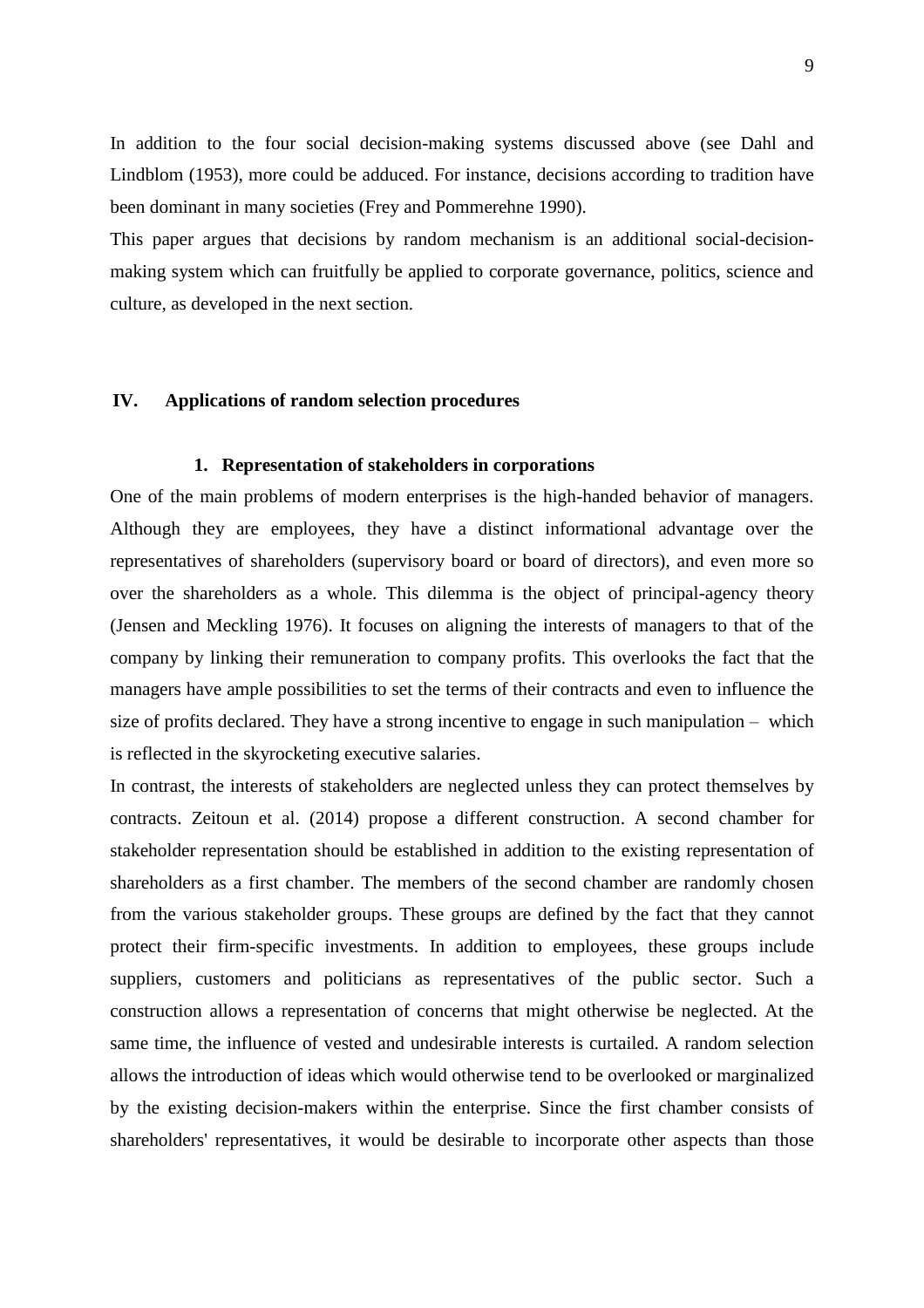considered by experts. The lack of knowledge and information of randomly selected stakeholder representatives may thus be compensated by new and unusual ideas.

The two chambers can be assigned different tasks. The two chambers of a company may be given completely equal rights (such as the National Council and the Council of States in Switzerland), or the second chamber may be given a merely advisory capacity. In between, we can conceive of many possibilities. Thus, the stakeholders' representatives only get a say in certain transactions, for example in the selection of the executives and their salaries.

## **2. Political Sector**

In the political sector, one of the two chambers of parliament can be selected using a random mechanism. In ancient Athens, the members of the *Boulé*, the main decision-making body, were randomly selected from the citizens of the City of Athens (women and non-citizens were excluded). The candidates had to pass a test, the *Dokimasia*, in which they had to answer questions and had to defend themselves against accusations, for example, whether they were loyal to the emerging democracy or whether they were sympathetic to an oligarchic system [\(Headlam 1891;](#page-16-7) [Mulgan 1984;](#page-17-12) [Buchstein 2009b\)](#page-15-9).

This procedure might also be applicable to the appointment of the *U.S. House of Representatives*. As is well documented, economic interest groups and the established party leadership has large, if not overriding, power [\(Wright 1990;](#page-18-6) [Cox and McCubbins 2005\)](#page-15-10). Only a candidate receiving their support has a realistic chance of being elected. This influence disappears in a random sample taken from the population of all citizens. A significant advantage would be that the cost in terms of time and money spent decline strongly. For the last congressional elections in October 2012, an estimated total of \$ 3.7 billion was spent, i.e. on average not less than \$ 8.5 million for one seat<sup>3</sup>. These expenditures are not socially productive and can even be harmful. Other notable proposals to change the US Constitution are, for instance by McCormick (2006, p. 159-160) suggesting a "Tribunal Assembly" of 51 randomly chosen individuals; Zakaras [\(2010\)](#page-18-7) proposing replacing state and federal Senates by citizens' chambers, filled by lot; or by Callenbach and Phillips [\(1985\)](#page-15-11), Burnheim [\(2006\)](#page-15-12) and O'Leary [\(2006\)](#page-17-13). Dahl [\(1987\)](#page-15-13) and Fishkin [\(1991\)](#page-16-8) consider a body of individuals deliberating on policy issues.

<sup>&</sup>lt;sup>3</sup> [http://www.opensecrets.org/bigpicture/,](http://www.opensecrets.org/bigpicture/) accessed on January 14, 2014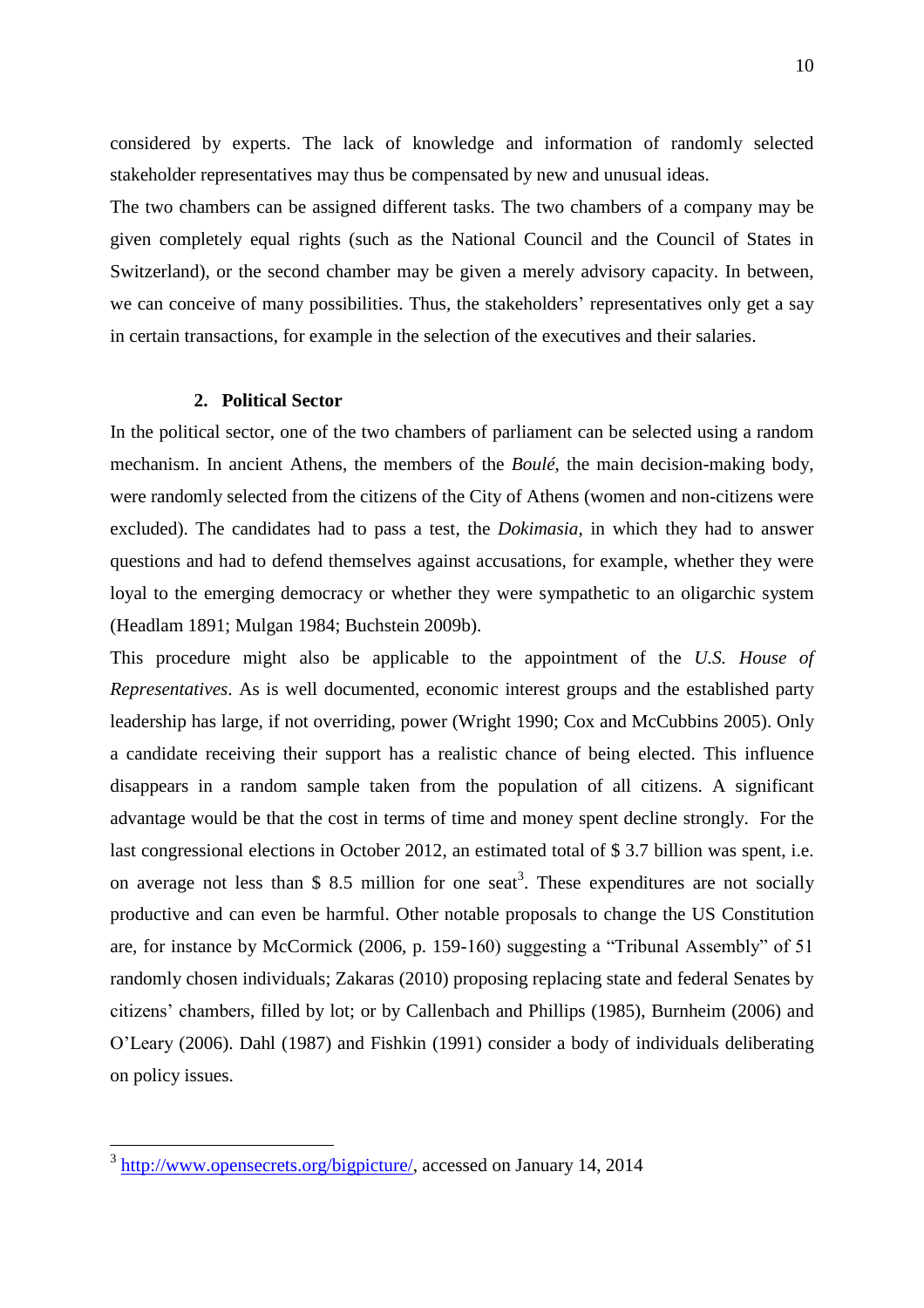Random selection is also applicable to the *executive branch*, where certain formal minimum qualifications could be introduced as selection conditions. For example, the seven members of the *Swiss Federal Council* could be randomly selected from the members of the two chambers of the Federal Parliament. Over a longer period of time, this automatically secures representation according to the strength of the party, gender, religion and region [\(Frey and](#page-16-9)  [Steiner 2012\)](#page-16-9).

In some countries, especially in the United States and the United Kingdom, random selection is used in the *judiciary* to determine the members of a jury. In the U.S., the impartiality of the lot is limited by the fact that the conflicting parties may refuse individuals as jury members for alleged or actual bias. The appointment of jurors through a lottery has a long tradition. The membership in the *Heliaia*, the people's court of classical Athenian democracy, was determined by lot. In 1791, following the first phase of the French Revolution, the composition of the courts in criminal trials was determined by chance. Lay judges are often considered to be better trial judges, to possess important everyday experience, and to pay more attention to standards of fairness than professional judges. However, lottery as a recruitment procedure for jurors is globally the least used method. Most jurors are selected by administrative officers [\(Buchstein 2009b\)](#page-15-9).

Random selection could fruitfully be applied to *international organizations* [\(Frey and Stutzer](#page-16-10)  [2005\)](#page-16-10)*.* International organizations tend to suffer from fundamental democratic deficits. Binding political participation rights for citizens reduces this deficit. They may launch initiatives, vote in referendums and dismiss members of the Executive. Due to their large number, it appears difficult to involve all citizens of member countries in such referendums. A random selection of trustees exercising their democratic rights can solve this problem. This form of direct participation has the potential to overcome democratic deficits and the lack of efficiency that characterizes international organizations.

#### **3. Science**

A large literature deals with the significant problems of selecting articles from those submitted to scientific journals [\(Laband and Tollison 2003;](#page-17-14) [Gillies 2008;](#page-16-11) [Frey and Osterloh 2014;](#page-16-12) [Spiegel](#page-18-8)  [2012\)](#page-18-8). In many disciplines (science, medicine, and more recently, economics), publications in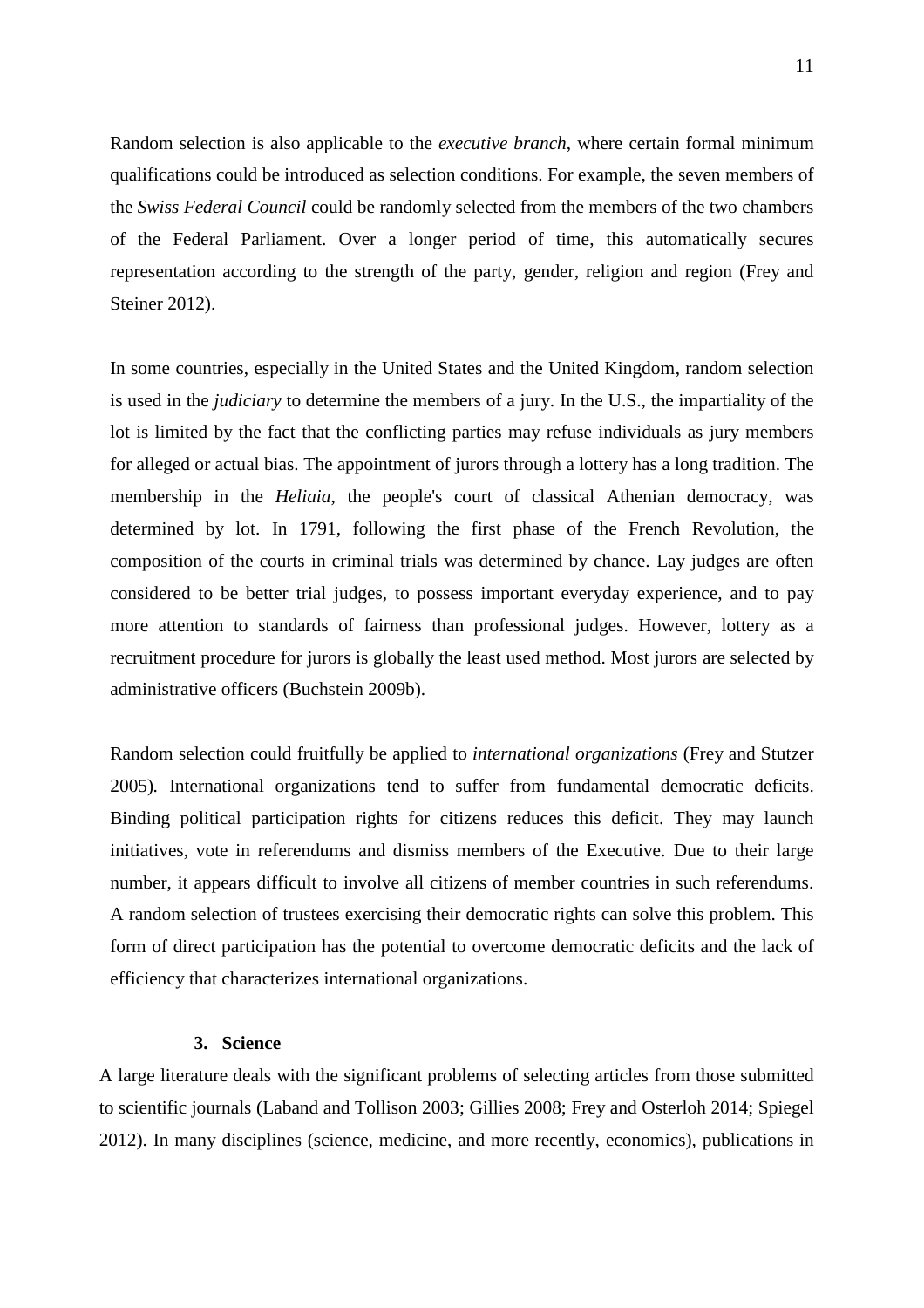professional journals are essential to an academic's career. Junior academics who publish an insufficient number of articles or in less prestigious journals will not receive a professorship. Two to five referees today determine the selection of articles, a process which has now been identified as creating significant distortions. The correlation between their reports is generally low [\(Starbuck 2005\)](#page-18-9), and particularly novel and unusual contributions have little chance to prevail against the resistance of mainstream referees. However, a random selection among the articles submitted could overcome this problem. Obviously incompetent submissions can be directly rejected and particularly excellent contributions can be accepted directly (as is routinely done today via desk rejections and the acceptance of papers based e.g. on presidential speeches). A random selection among the remaining articles submitted offers the chance for unconventional and particularly innovative papers to be published. At the same time, outsiders with few or no personal connections, who do not come from famous universities, and even situated outside academia have a reasonable likelihood of being published. The random procedure would help to open up more or less closed academic circles and thus support innovative new ideas and approaches. Whether such a system achieves these goals could be checked empirically. A scholarly journal can, for instance, deal with half of the submissions in the conventional way via referee reports, and subject the other half to random selection. After some time has passed, it can be analyzed whether the randomly selected articles are cited more or less frequently than comparable papers selected by reviewers.

#### **4. Culture**

The sites on the *UNESCO List of Global Heritage of Mankind*, which now number almost one thousand, have become major attractions for cultural tourism and are icons of national identity (see e.g [Harrison and Hitchcock 2005;](#page-16-13) [Leask and Fyall 2006\)](#page-17-15). The World Heritage List is generally considered to be an excellent effort to save the globe's common history in the form of cultural monuments and landscapes worthy of preservation. It is, however, bureaucrats, experts and politicians who select the sites. As a consequence, representativeness is severely distorted. A clear case in point is that over half of the sites are located in Europe, while hardly any natural or cultural sites are located in Africa [\(Frey and Steiner 2011\)](#page-16-14). This violates the formal *Global Strategy for a Balanced, Representative and Credible World Heritage List,* decided by the *World Heritage Committee* in 1994, which calls for a more equal distribution of Heritage Sites among continents and countries. Empirical studies reveal that there is a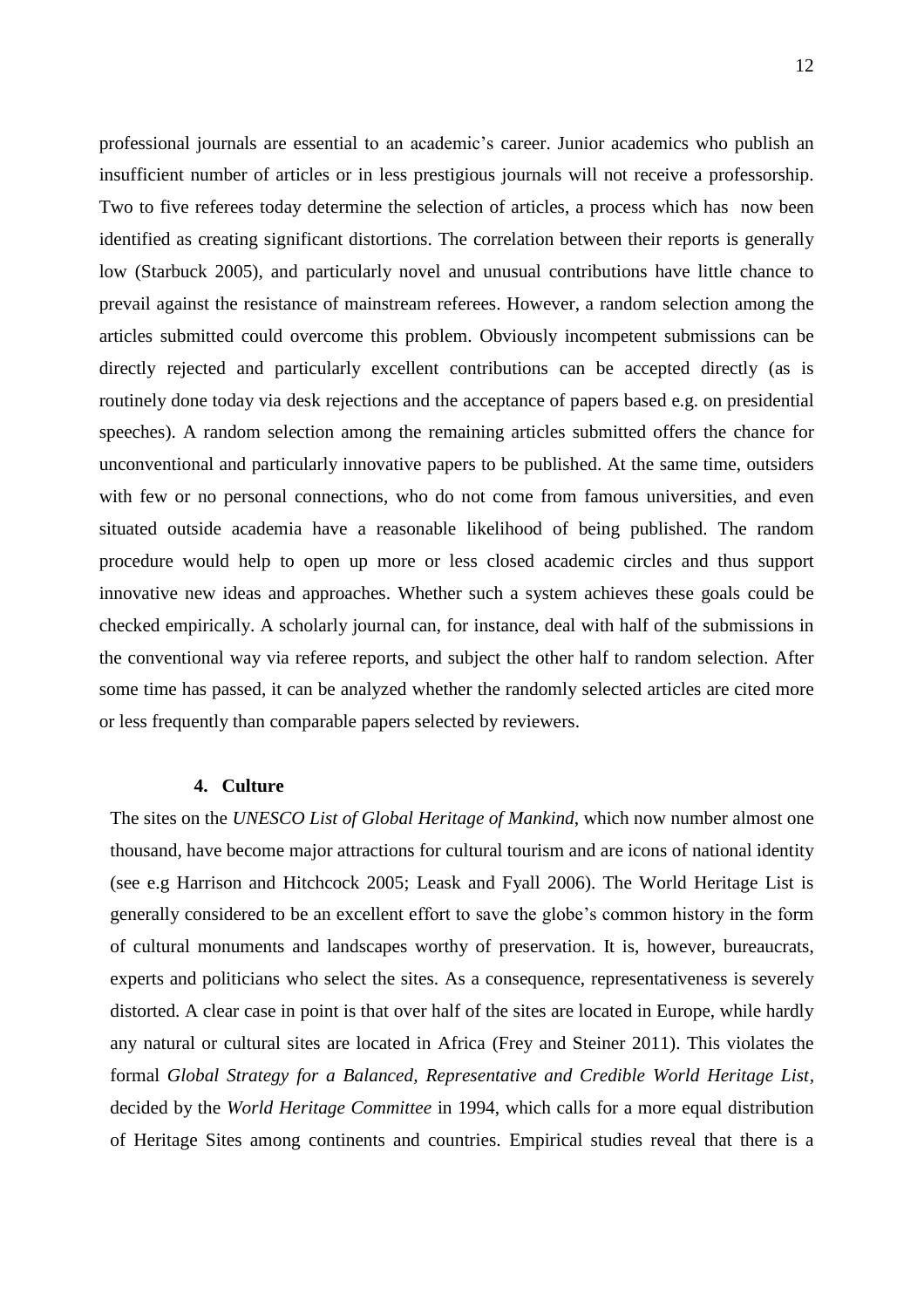direct correlation between participating in UNESCO's main decision-making body and representation on the List [\(Frey et al. 2013\)](#page-16-15). Countries which are members of the World Heritage Committee can put sites on the List with a significantly higher probability of being accepted.

A random selection of sites would reduce such unwarranted political influences and ensure a broad representation [\(Steiner and Frey 2011\)](#page-18-10). The sites to be put on the World Heritage List can be chosen by lot from among all sites considered acceptable by experts. In addition, all acceptable sites can be weighted by the classifications of the experts. This procedure would ensure representation of all acceptable sites. As a consequence, governments would find it less attractive to invest money and effort in promoting a property, because the final selection is beyond their influence. A possible disadvantage may be that a random selection would not provide the same prestige as what is claimed to be a serious choice by the World Heritage Committee. To circumvent this problem, though, random selection could take place one step ahead. The 21 members of the *World Heritage Committee* could be selected by lot from the 186 member countries of the *UNESCO Heritage Convention*. Random selection of the Committee members would make *ex-ante* bargaining, strategic voting, and logrolling less effective.

## **V. Concluding Remarks**

This paper discusses and proposes an unusual procedure as decision-making mechanism. Many people consider a random procedure  $-$  in the sense of using a mathematical probability – to be a rather strange decision-making mechanism and may therefore oppose it. Rationality and "common sense" seem to be violated, as the decision is left to an anonymous and external mechanism.

Empirical studies show that in the perception of the general population the method of random decision performs poorly compared to decisions by public authorities, by simple voting processes and by the use of the price system [\(Frey and Pommerehne 1990\)](#page-16-4). However, random procedures have played a significant role in history, especially in classical Greece and the medieval city-states in Italy. Chance as an aid in decision-making processes has often been considered in a positive light by major thinkers. Aristotle even went so far as to consider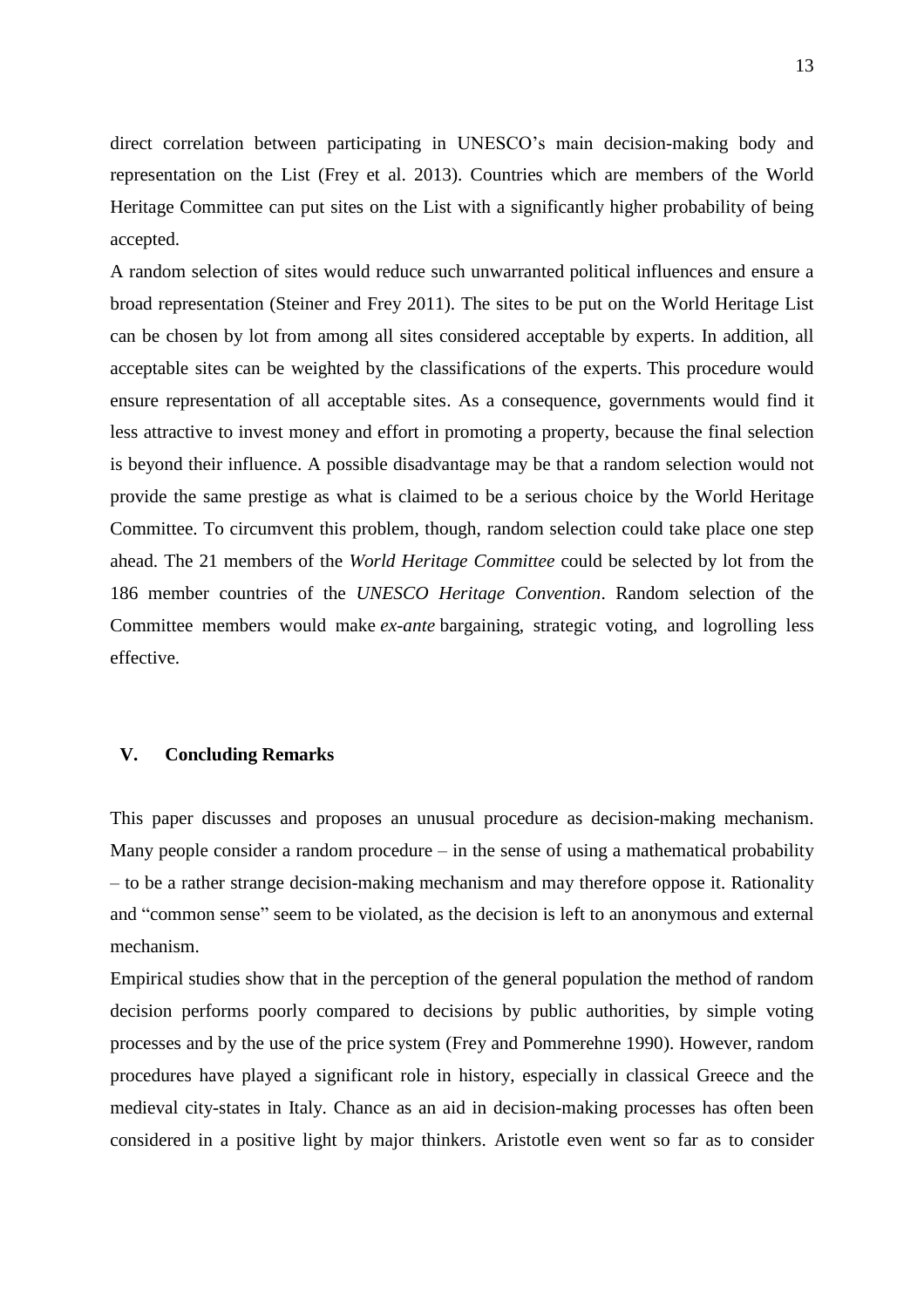political decisions only to be democratic if they were made by lot [\(Buchstein 2009b\)](#page-15-9). He considered votes and elections not to conform to the democratic ideal because important families exert too much influence.

We have examined the important positive features of decisions by random mechanisms. Above all, random processes allow representativeness with respect to individuals or groups that would be difficult to achieve otherwise. A random selection would account for each group according to their weight in the population (at least in the long run or when decisions are made repeatedly). For example, on average, the proportion of women and of racial minorities selected by random mechanisms will correspond to their share in the population. Representativeness also applies to ideas and ideologies, especially if they are difficult to detect by an exogenously imposed quota. Random selection guarantees a diversity of views essential for a dynamic society. An anonymous random mechanism would reduce existing discrepancies in society. No relevant group could be excluded from decision making for any extended period. All groups would have the opportunity to accomplish some of their goals in the future. Random mechanisms significantly reduce interested parties' capacity to influence political decisions by means of bribery and corruption. Finally, they also decrease the large expenses that are associated with today's democratic election campaigns.

While there are also clear disadvantages of random mechanisms, we argue that they can largely be overcome. In comparison to the many advantages of random mechanisms, they are often of lesser importance.

The paper argues that random mechanisms can be applied fruitfully to a wide range of fields. These include politics, the judiciary, the economy, science and the cultural sector. We aim at demonstrating that random procedures are not restricted to the few applications used today but that there are a great many possibilities to profit from this social decision-making system. This limits necessarily an in-depth discussion of each of these applications. It must be left to future research.

It is important to embed the random selection process in appropriate institutions. In a few cases, it is reasonable to make decisions solely on the basis of random processes. The model of the Venetian Republic, which prospered for centuries, shows that it is possible to combine election procedures and random decisions very successfully. Of course there are certainly areas in which random selection must be ruled out as the only decision-making process, but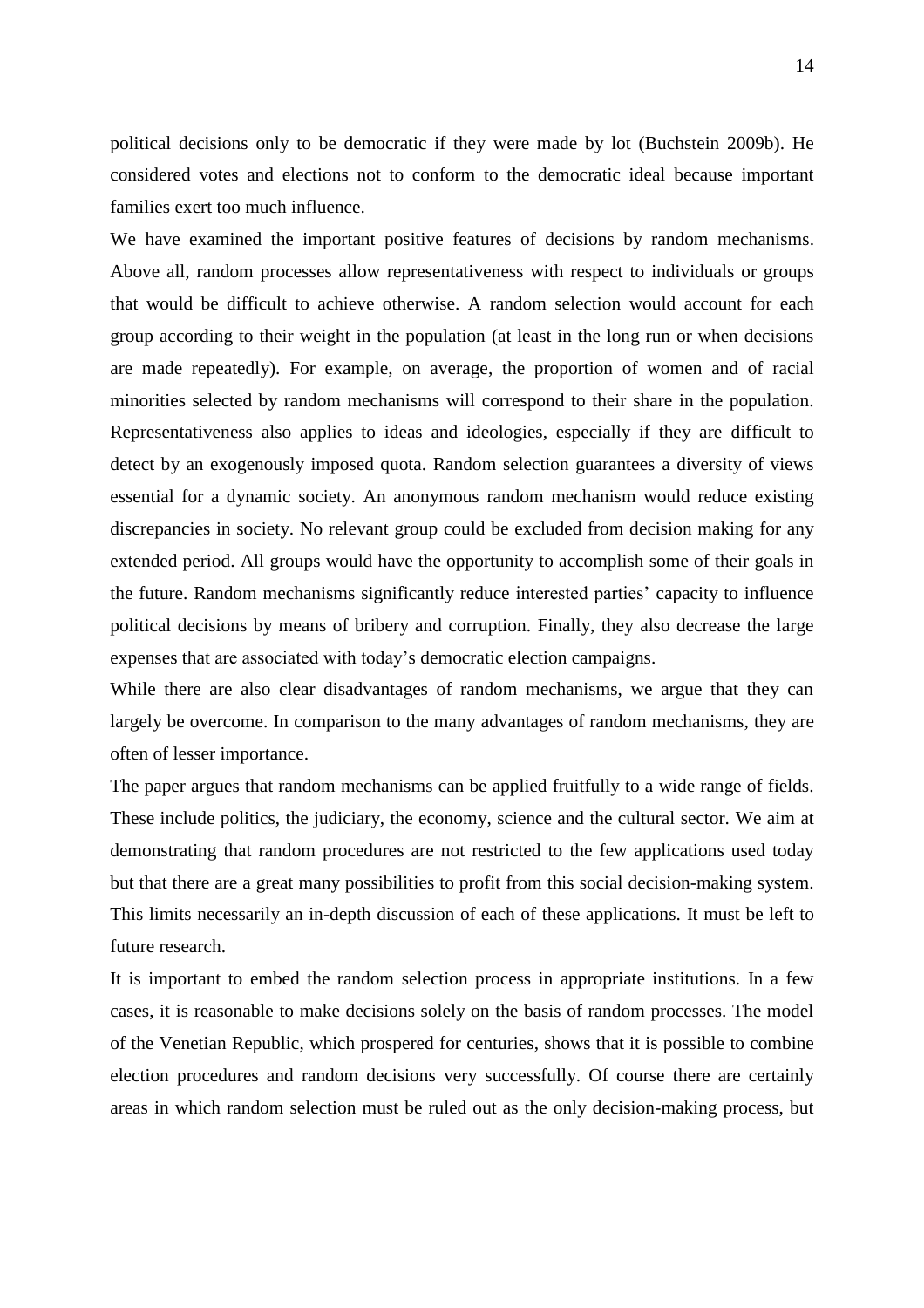our goal in writing this paper will have been achieved if random selection procedures are considered more seriously than is presently the case.

#### **References**

- <span id="page-15-3"></span>BFS. 2011. "01 Bevölkerung." In *Die neue Volkszählung*. Neuchåtel: Bundesamt für Statistik BFS; Eidgenössisches Department des Innern EDI.
- <span id="page-15-5"></span>Boochs, Wolfgang, ed. 2009. *Geschichte und Geist der Koptischen Kirche.* 2 ed. Aachen: Bernardus-Verlag.
- <span id="page-15-8"></span>Boulding, Kenneth Ewart. 1968. *Beyond economics: essays on society, religion, and ethics*: University of Michigan Press Ann Arbor, MI.
- <span id="page-15-1"></span>Buchstein, Hubertus. 2009a. "Bausteine für eine aleatorische Demokratietheorie." *Leviathan* 37 (3):327-52.
- <span id="page-15-9"></span>———. 2009b. *Demokratie und Lotterie: Das Los als politisches Entscheidungsinstrument von der Antike bis zur EU*. Vol. 70: Campus Verlag.
- <span id="page-15-2"></span>———. 2010. "Reviving Randomness for Political Rationality: Elements of a Theory of Aleatory Democracy." *Constellations* 17 (3):435-54.
- <span id="page-15-12"></span>Burnheim, John. 2006. *Is Democracy Possible?: The Alternative to Electoral Democracy*: Sydney University Press.
- <span id="page-15-11"></span>Callenbach, Ernest, and Michael Phillips. 1985. *A citizen legislature*: Banyan Tree Books.
- <span id="page-15-0"></span>Carson, Lyn, and Brian Martin. 1999. *Random selection in politics*: Praeger Publishers.
- <span id="page-15-7"></span>Condorcet, Marquis de. 1795. *Esquisse d'un tableau historique des progrès de l'esprit humain*. Paris: Diannyaere.
- <span id="page-15-10"></span>Cox, Gary W, and Mathew D McCubbins. 2005. *Setting the agenda: Responsible party government in the US House of Representatives*: Cambridge University Press.
- <span id="page-15-13"></span>Dahl, Robert A. 1987. "Sketches for a democratic utopia." *Scandinavian Political Studies* 10 (3):195-206.
- <span id="page-15-6"></span>Dahl, Robert Alan, and Charles Edward Lindblom. 1953. *Politics, economics, and welfare*. New York: Harper.
- <span id="page-15-4"></span>Dumler, Helmut. 2001. *Venedig und die Dogen*. Düsseldorf: Artemis & Winkler.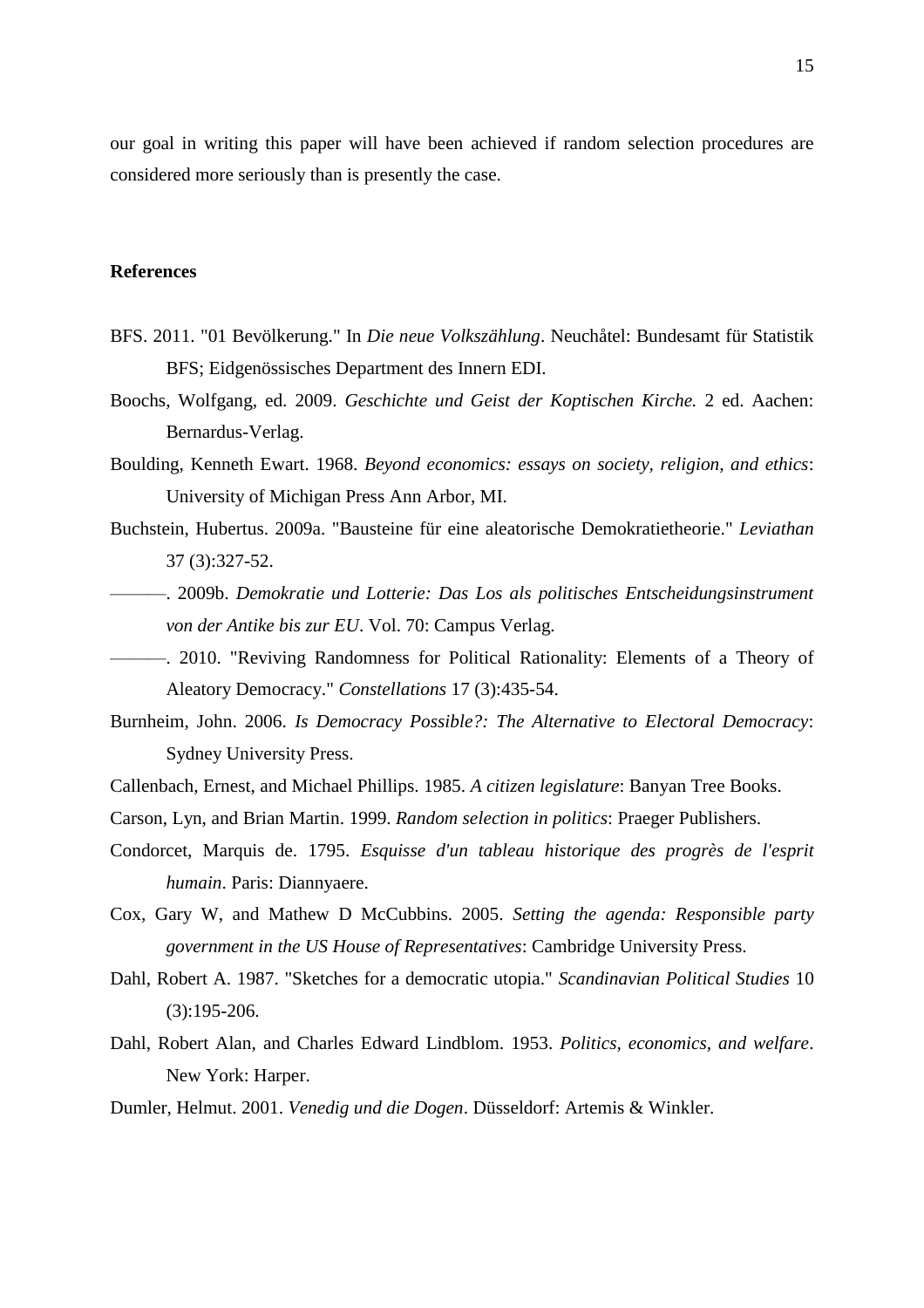- <span id="page-16-2"></span>Duxbury, Neil. 1999. *Random justice: on lotteries and legal decision-making*: Clarendon Press.
- <span id="page-16-0"></span>Elster, Jon. 1989. *Solomonic judgements: studies in the limitation of rationality*: Cambridge University Press.
- <span id="page-16-8"></span>Fishkin, James S. 1991. *Democracy and deliberation: New directions for democratic reform*. Vol. 217: Cambridge Univ Press.
- <span id="page-16-12"></span>Frey, Bruno, and Margit Osterloh. 2014. "Rankings games." *Evaluation Review* (forthcoming).
- <span id="page-16-15"></span>Frey, Bruno S, Paolo Pamini, and Lasse Steiner. 2013. "Explaining the World Heritage List: an empirical study." *International Review of Economics*:1-19.
- <span id="page-16-5"></span>Frey, Bruno S. 1983. *Democratic Economic Policy: A Theoretical Introduction*. Oxford: Robertson.
- <span id="page-16-4"></span>Frey, Bruno S., and Werner W. Pommerehne. 1990. "On the Fairness of Pricing – An Empirical Survey among the Gerneral Population." *Journal of Economic Behaviour and Organization* 20:295-307.
- <span id="page-16-14"></span>Frey, Bruno S., and Lasse Steiner. 2011. "World Heritage List: Does it Make Sense?" *International Journal of Cultural Policy* (17):5.
- <span id="page-16-9"></span>———. 2012. "Zufallswahl des Bundesrates." *Weltwoche*.
- <span id="page-16-10"></span>Frey, Bruno S., and Alois Stutzer. 2005. "Ein Vorschlag zu mehr Demokratie in Internationalen Organisationen." *Zeitschrift für Staats- und Europawissenschaften* 3 (3):344-61.
- <span id="page-16-11"></span>Gillies, Donald. 2008. *How should research be organised?*: College Publications.
- <span id="page-16-1"></span>Hansen, Mogens Herman. 1991. *The Athenian democracy in the age of Demosthenes: structure, principles and ideology*: University of Oklahoma Press.
- <span id="page-16-13"></span>Harrison, David, and Michael Hitchcock. 2005. *The Politics of Heritage. Negotiating Tourism and Conservation. Channel View*. Clevedon, UK: Channel View Publications.
- <span id="page-16-3"></span>Hayek, Friedrich A von. 1979. *The Political Order of a Free People. Vol. 3 of Law, Legislation, and Liberty*. London
- <span id="page-16-7"></span>Headlam, James Wycliffe. 1891. *Election by lot at Athens*: The University Press.
- <span id="page-16-6"></span>Hirschman, Albert O. 1970. *Exit, voice, and loyalty: Responses to decline in firms, organizations, and states*. Vol. 25: Cambridge, Mass.: Harvard University Press.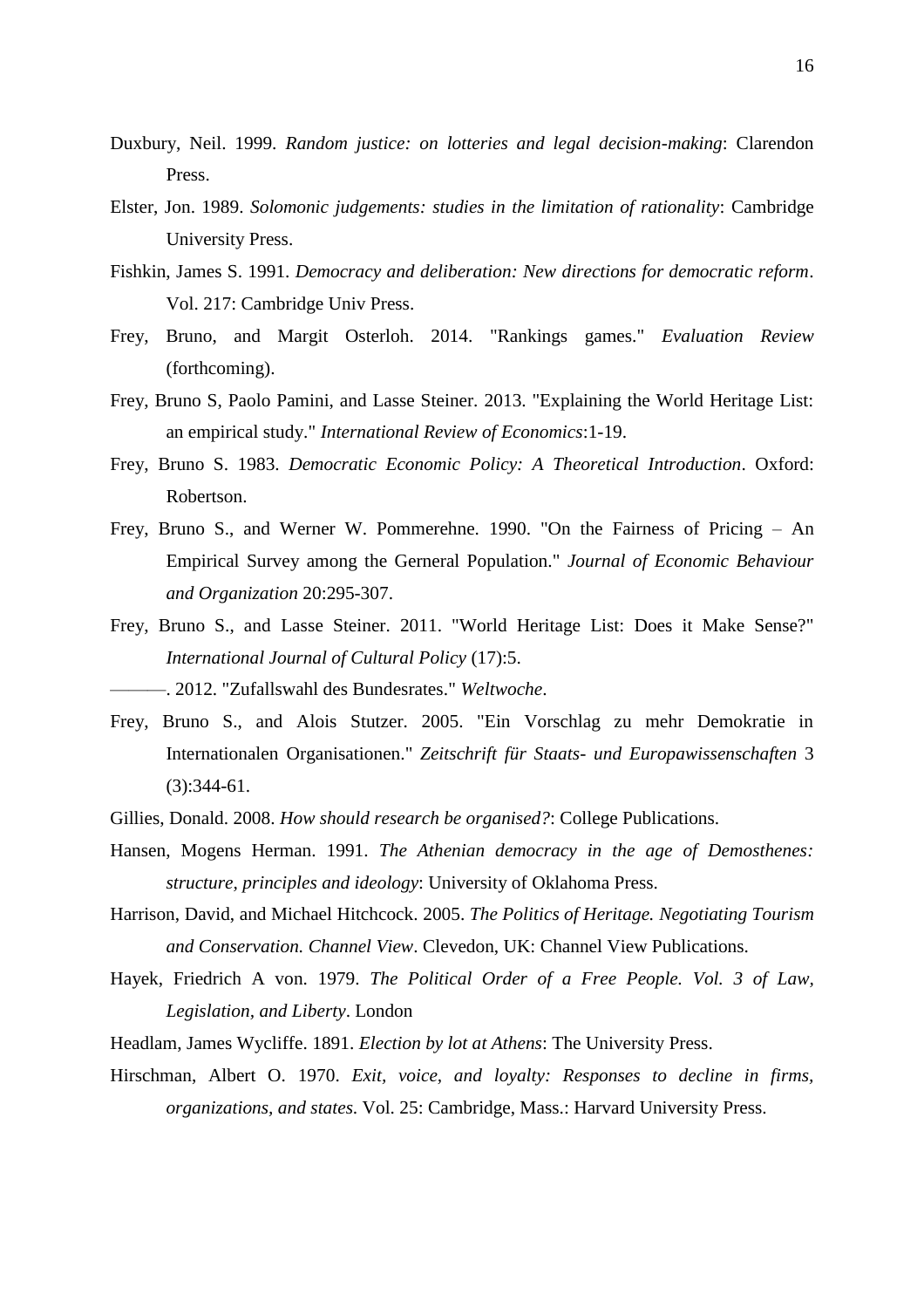- <span id="page-17-0"></span>Intriligator, Michael D. 1973. "A Probabilistic Model of Social Choice." *Review of Economic Studies* 41: 553-60.
- <span id="page-17-11"></span>Jensen, Michael C., and William H. Meckling. 1976. "Theory of the Firm: Managerial Behavior, Agency Costs and Ownership Structure." *Journal of Financial Economics* 3  $(4):305-60.$
- <span id="page-17-4"></span>Kant, Immanuel, ed. 1795. *Zum Ewigen Frieden, Kants gesammelte Schriften*. Edited by K. P. A. d. Wissenschaft. Photomechanical reproduction ed. Vol. 8. Berlin und Leipzig.
- <span id="page-17-14"></span>Laband, David N, and Robert D Tollison. 2003. "Dry holes in economic research." *Kyklos* 56 (2):161-73.
- <span id="page-17-15"></span>Leask, Anna, and Alan Fyall. 2006. *Managing World Heritage Sites*. Amsterdam: Elsevier
- <span id="page-17-2"></span>Manin, Bernard. 1997. *The principles of representative government*: Cambridge University Press.
- <span id="page-17-1"></span>McCormick, John P. 2006. "Contain the wealthy and patrol the magistrates: restoring elite accountability to popular government." *American Political Science Review* 100  $(2):147.$
- <span id="page-17-8"></span>Merrill, Samuel, and Jack Nagel. 1987. "The effect of approval balloting on strategic voting under alternative decision rules." *The American Political Science Review*:509-24.
- <span id="page-17-3"></span>Montesquieu, Charles L. 1749. *De l'esprit des lois*. Paris: Garnier.
- <span id="page-17-12"></span>Mulgan, Richard G. 1984. "Lot as a democratic device of selection." *Review of Politics* 46  $(4):539-60.$
- <span id="page-17-7"></span>Niemi, Richard G. 1984. "The problem of strategic behavior under approval voting." *The American Political Science Review*:952-8.
- <span id="page-17-10"></span>Niskanen, William A. 2012. "Gordon Tullock: A contribution to bureaucracy." *Public Choice* 152 (1-2):97-101.
- <span id="page-17-9"></span>Niskanen, William A., Jr. 1971. *Bureaucracy and Representative Government*. Chicago, IL: Aldine Press.
- <span id="page-17-13"></span>O'Leary, Kevin. 2006. *Saving democracy: A plan for real representation in America*: Stanford University Press.
- <span id="page-17-6"></span>Olken, Benjamin A. 2010. "Direct democracy and local public goods: Evidence from a field experiment in indonesia." *American Political Science Review* 104 (2):243-67.
- <span id="page-17-5"></span>Olson, Mancur. 1965. *The logic of collective action: public goods and the theory of groups*. Cambridge, MA: Harvard University Press.